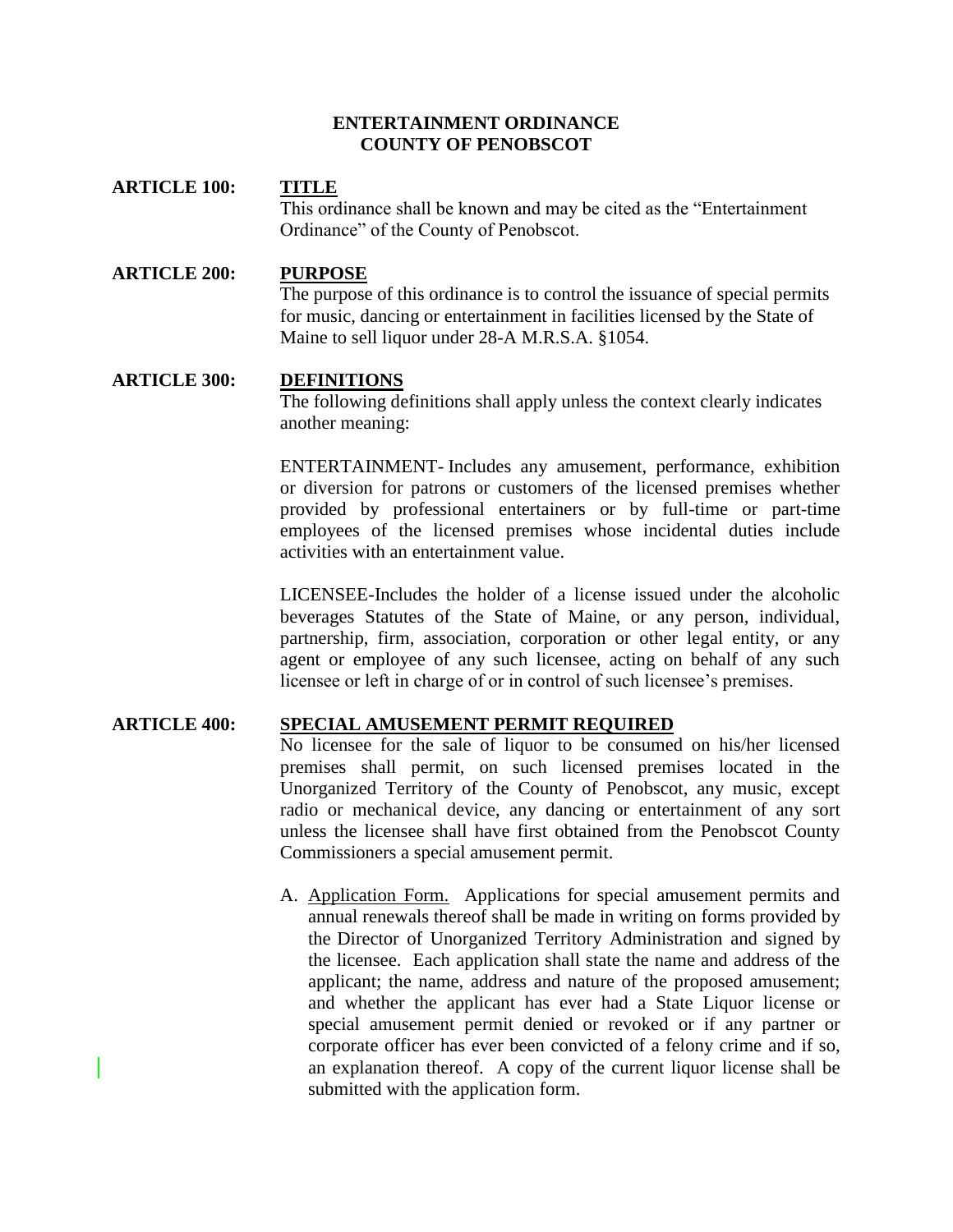- B. Live Entertainment Regulated. No licensee shall permit entertainment on the licensed premises, whether provided by professional entertainer(s) employees of the licensed premises, or any person, when the entertainment involves:
	- 1. the performance of acts of sexual intercourse, or any special acts which are prohibited by law;
	- 2. the actual or simulated touching, caressing, or fondling of the buttocks, anus, or genitals, by the entertainer, employee, or patron;
	- 3. the actual or simulated displaying of the genitals, pubic hair, or anus;
	- 4. the permitting by any licensee of any person to remain in or upon the licensed premises who exposes to any public view any portion of his or her genitals or anus.
	- 5. for the purpose of this subsection, the terms "displaying" or "expose" shall mean unclothed or un-costumed and not covered by a fully opaque material.
- C. Outdoor Entertainment. No outdoor entertainment shall be allowed on the grounds of any business establishment in the Unorganized Territories of Penobscot County unless a special event permit has been approved by the County Commissioners.

**ARTICLE 500: PERMIT CLASSES** Special amusement permits granted by the Penobscot County Commissioners shall be limited to the following classes: Class A – Any one or more Instrumentalist and/or Vocalist without mechanical amplification. Class  $B - Any$  one of the above, with or without dancing accompanied by amplified music, to include Disc Jockeys. Class C – Exotic dancing and/or performances by entertainers. Class D – Special Event – Outdoor entertainment. Any permit granted shall be for one of the above notes classes. A licensee shall not permit on the licensed premises, any music, dancing or

entertainment which exceeds that permitted by the class of the permit, during the period for which the permit is valid as otherwise determined by this ordinance.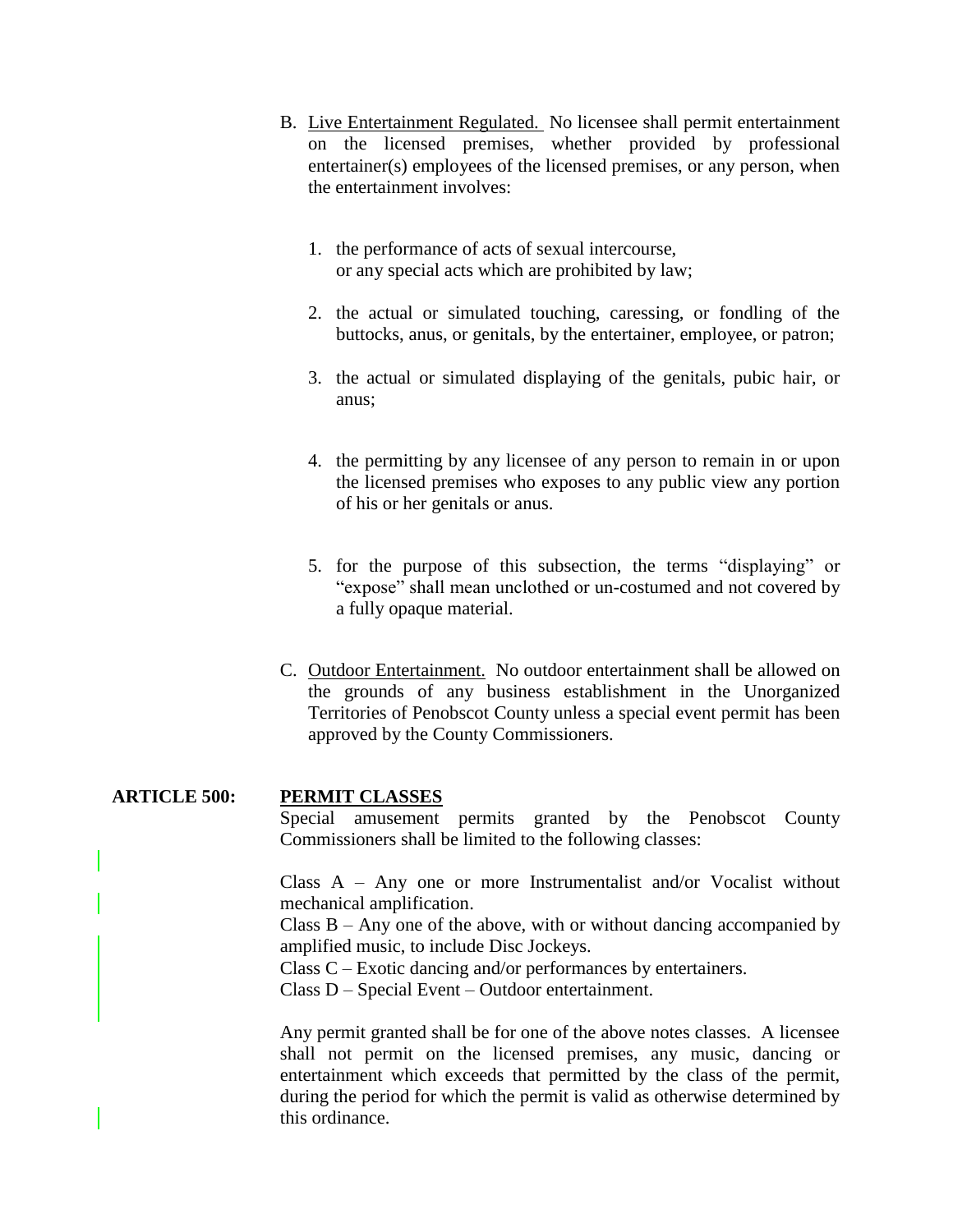#### **ARTICLE 600 PERMIT FEES** The fee for each class of permit shall be as follows::

CLASS A - \$50.00 CLASS B - \$100.00 CLASS C - \$200.00 CLASS D- \$50.00

In addition to the permit fee, the applicant shall pay the cost of advertising the public hearing under Article 700.

## **ARTICLE 700: PUBLIC HEARING** Prior to granting a special amusement permit, the Penobscot County Commissioners shall hold a public hearing after reasonable notice of the same has been given to the applicant and has been advertised, at the applicant's expense, in a newspaper of general circulation in the Unorganized Territory, at least seven (7) days in advance. At the public hearing the testimony of any interested parties shall be heard.

#### **ARTICLE 800: ISSUANCE OF PERMIT**

After the public hearing, the Penobscot County Commissioners shall grant the special amusement permit requested unless the issuance of the permit would be detrimental to the public health, safety or welfare or would violate any applicable State law or County ordinance.

- A. In approving such a permit, the County Commissioners may impose reasonable restrictions to protect property owners in the vicinity of the licensed premises from any nuisance aspects of the proposed amusement.
- B. Any licensee requesting a special amusement permit shall be notified in writing of the County Commissioner's decision no later than fifteen (15) days from the date of their decision. In the event that a licensee is denied a permit, or restrictions are imposed upon the permit, the licensee shall be provided in writing with the reasons for the denial or a list of the restrictions. A licensee may not reapply for the same permit within thirty (30) days.
- C. A special amusement permit shall be valid only for the license year of the existing liquor license.
- D. The County Commissioners may, after a public hearing, preceded by notice to interested parties, suspend or revoke any special amusement permit on the grounds that the music, dancing or entertainment so permitted is detrimental to the public health, safety or welfare, or violates any applicable State law or County ordinance. If the County Commissioners revoke or suspend a licensee's special amusement